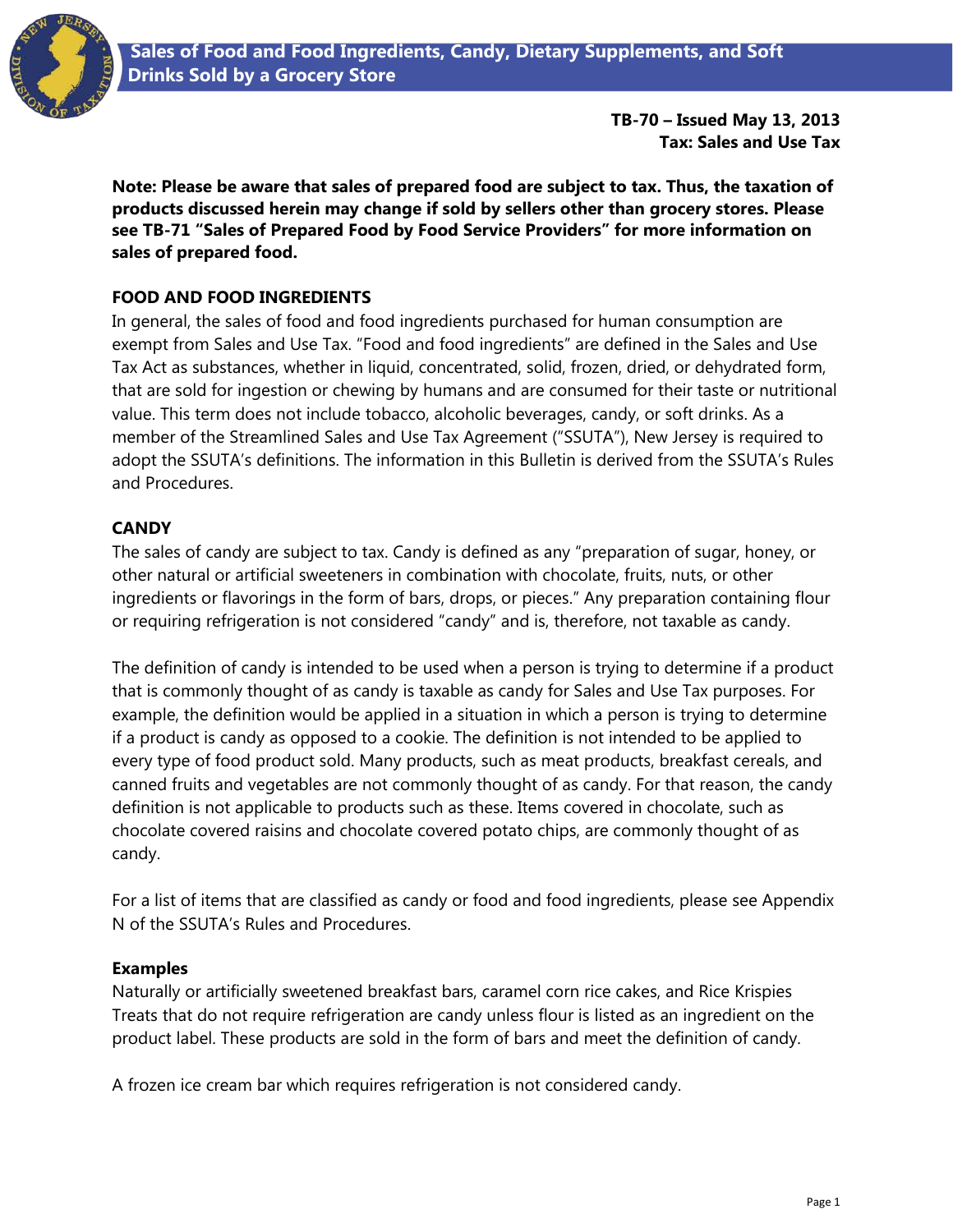### **PREPARATION**

Candy must be a "preparation" that contains certain ingredients, other than flour. A preparation is a product that is made by means of heating, coloring, molding, or otherwise processing any of the ingredients listed in the candy definition. For example, reducing maple syrup into pieces and adding coloring to make maple candy is a form of preparation.

## **BARS, DROPS OR PIECES**

Candy must be sold in the form of bars, drops, or pieces.

A "bar" is a product that is sold in the form of a square, oblong, or similar form.

Example: One pound square blocks of chocolate are candy because the blocks of chocolate are bars.

A "drop" is a product that is sold in a round, oval, pear-shaped, or similar form.

**Example:** Each individual chip in a bag of chocolate chips contains all of the ingredients indicated on the label. The chocolate chips are candy because they are drops.

A "piece" is a portion that has the same make-up as the product as a whole. Individual ingredients and loose mixtures of items that make up the product as a whole are not pieces. If a loose mixture of different items that make up the product as a whole are all individually considered candy and are sold as one product, that product is also candy.

### **Examples**

Each individual jellybean in a bag of jellybeans is made up of the ingredients indicated on the label. The jellybeans are candy because each is a piece or a drop.

A bag of trail mix is made up of a mixture of carob chips, peanuts, raisins, and sunflower seeds.

The individual items that make-up the trail mix are not pieces, but instead are the ingredients, which when combined, make up the trail mix. The trail mix is not candy because it is not sold in the form of bars, drops, or pieces.

A product called candy lover's mix is made up of a loose mixture of jellybeans, toffee, and caramels. Individually, the jellybeans, toffee, and caramels are all candy. The mixture is candy since all of the individual items that make up the product are individually considered to be candy.

## **FLOUR**

The definition of candy excludes products which contain flour. The ingredient's product list must specifically identify flour as an ingredient. The type of flour is irrelevant. Because many products commonly thought of as candy contain flour, ingredient labels must be examined to determine which items are taxable candy or exempt food products. Examples of items which are commonly thought of as candy but which are not taxed as such because flour is listed as an ingredient include KitKat, Twix, Tootsie Roll, Nestle Crunch, Milky Way, and some licorice.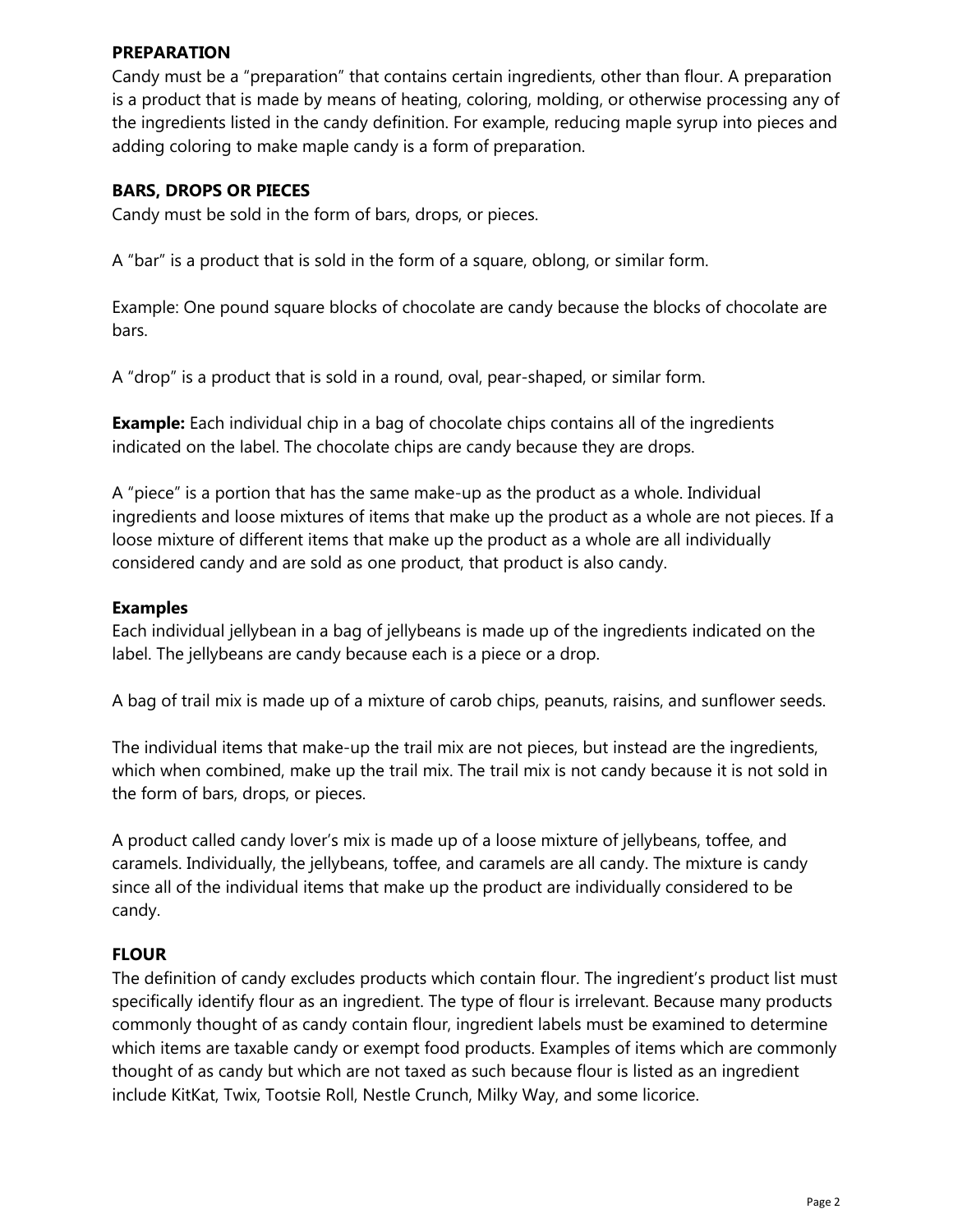## **Examples**

The ingredient list for a breakfast bar that otherwise meets the definition of candy lists flour as one of the ingredients. This breakfast bar is not candy because it contains flour.

The ingredient list for a breakfast bar that otherwise meets the definition of candy lists peanut flour as one of the ingredients. This breakfast bar is not candy because it contains flour.

The ingredient list for a breakfast bar that otherwise meets the definition of candy lists whole grain as one of the ingredients, but does not specifically list flour as one of the ingredients. This breakfast bar is candy because the word flour is not included in the ingredient list.

The ingredient list on the label of a box of chocolates that are not individually wrapped identifies flour as one of the ingredients. The box of chocolates is not candy because it contains flour.

The ingredient list on the label of a box of chocolates that are not individually wrapped does not identify flour as one of the ingredients. The box of chocolates is candy because the word flour is not included in the ingredient list.

## **OTHER INGREDIENTS OR FLAVORINGS**

"Other ingredients or flavorings" mean ingredients or flavorings that are similar to chocolate, fruits, or nuts. This phrase includes candy coatings such as carob, vanilla, and yogurt, flavorings or extracts such as vanilla, maple, mint, and almond, and seeds and other items similar to the classes of ingredients or flavorings. This phrase does not include meats, spices, seasonings such as barbeque or cheddar flavor, or herbs which are not similar to the classes of ingredients or flavorings associated with chocolate, fruits, or nuts, unless the product otherwise meets the definition of candy.

#### **Examples**

The ingredient label for barbeque flavored peanuts indicates that the product contains peanuts, sugar, and various other ingredients, including barbeque flavoring. The barbecue flavored peanuts are taxed as candy because it contains a combination of sweeteners and nuts, flour is not listed on the label, and the nuts do not require refrigeration.

The ingredient label for barbeque potato chips indicates that the product contains barbeque seasoning which contains a sweetener. Potato chips are potatoes (which are a vegetable) and are not commonly thought of as candy. The barbeque potato chips are food and food ingredients and not candy. The fact that the barbeque potato chips contain a sweetener does not change the fact that potato chips are not commonly thought of as candy.

#### **SWEETENERS**

The term "natural or artificial sweeteners" means an ingredient of a food product that adds a sugary sweetness to the taste of the food product and includes, but is not limited to, corn syrup, dextrose, invert sugar, sucrose, fructose, sucralose, saccharin, aspartame, stevia, fruit juice concentrates, molasses, evaporated cane juice, rice syrup, barley malt, honey, maltitol, agave, and artificial sweeteners.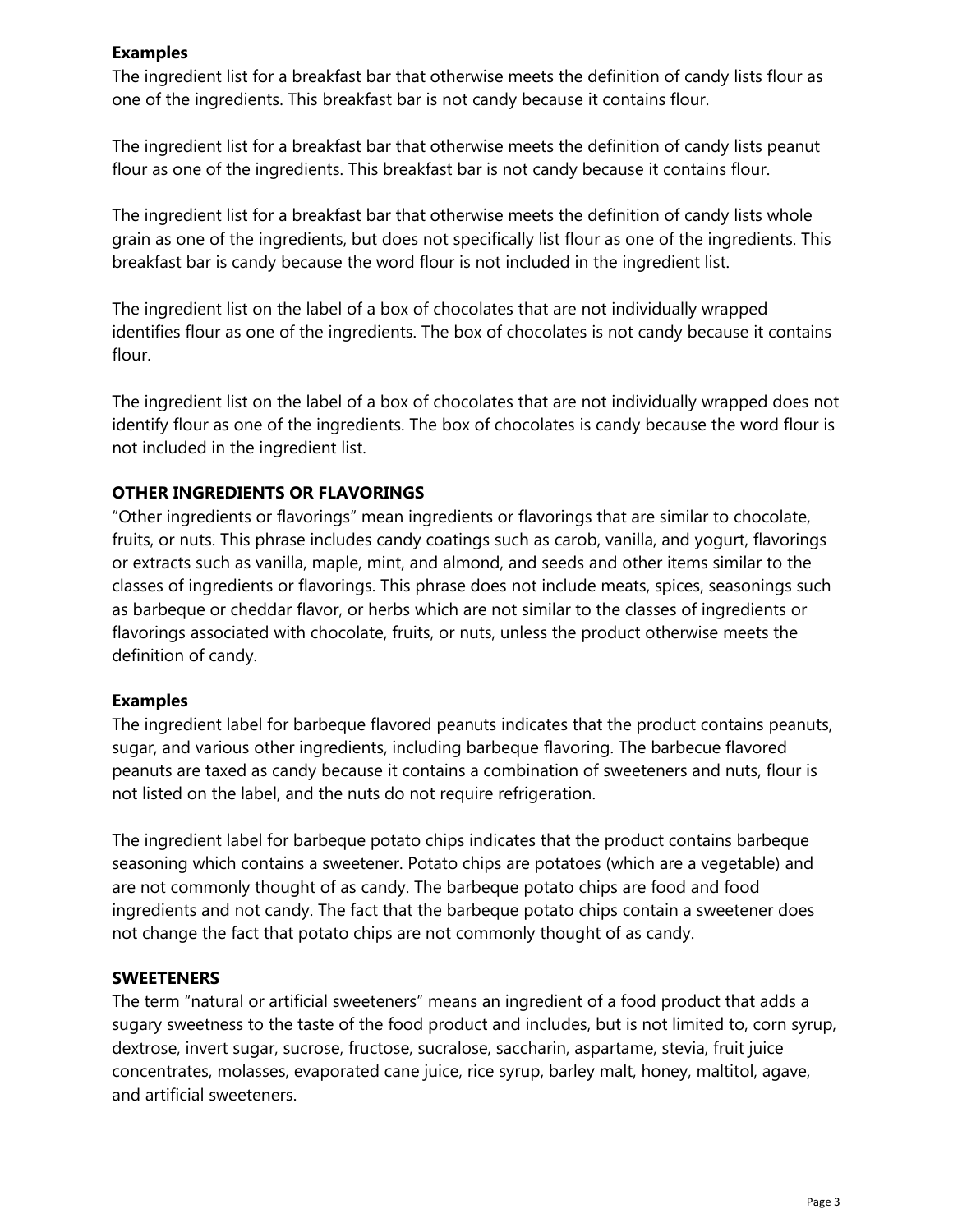### **REFRIGERATION**

The term candy does not include any preparation that, according to its label, requires refrigeration. An item that would otherwise meet the definition of candy but which, according to its label, requires refrigeration is an exempt food product. Candy that does not require refrigeration is taxable even if sold in a refrigerated state. For example, a number of candy bars that are regularly sold at room temperature in the candy aisle may also be found in the refrigerated section of a convenience store. These products do not require refrigeration but are refrigerated for customer preference and therefore, are not exempt from Sales Tax.

## **Example**

The label on a box of truffles indicates that the product should be kept cool and dry, but does not indicate that the product must be refrigerated. The chocolate truffles are candy because they do not require refrigeration.

## **PACKAGES OF ASSORTED ITEMS**

If a package contains individually wrapped bars, drops, or pieces of products commonly thought of as candy and the product label on the package separately lists the ingredients for each type of bar, drop, or piece included in the package, those bars, drops, or pieces for which flour is listed as an ingredient are food and food ingredients and those bars, drops, or pieces for which flour is not listed as an ingredient are candy. The package is not taxable if more than 50 percent of the bars, drops, or pieces are food and food ingredients as compared to the percentage that are candy.

### **Examples**

There are 10 different types of products in a package. Eight of the types of products in the package meet the definition of candy, while two of the types included do not. It is a reasonable presumption that 20 (2/10 times 100) of the pieces (20 percent) are not candy and 80 (8/10 times 100) of the pieces (80 percent) are. Because more than 50 percent of the pieces are candy, the entire package is treated as candy and is taxable.

In a store that sells bulk food and food ingredients by the pound, a customer selects some items that are candy and some that are not and combines them in one bag. Each item is in a separate bin or container. Some of the items are candy and some of are not because they contain flour.

Regardless of the items chosen, the seller charges the customer \$3.49/lb. Because some of the items in the bag are candy, the seller should treat the entire package as candy and charge tax on the sale of the bag unless the seller is able to ascertain that 50 percent or less of the items in the bag are candy.

A package contains individually wrapped bars, drops, or pieces, some or all of which are commonly thought of as candy. All of the products' ingredients are listed together, as opposed to being listed separately by product. The package is treated as candy (even if the ingredient lists flour as an ingredient) unless the seller is able to ascertain that 50 percent or less of the products in the package are candy. The seller may presume that each bar, drop, or piece contained in the package has the same value. Unless the package clearly indicates otherwise, the seller may presume that there is an equal number of each type of product in the package.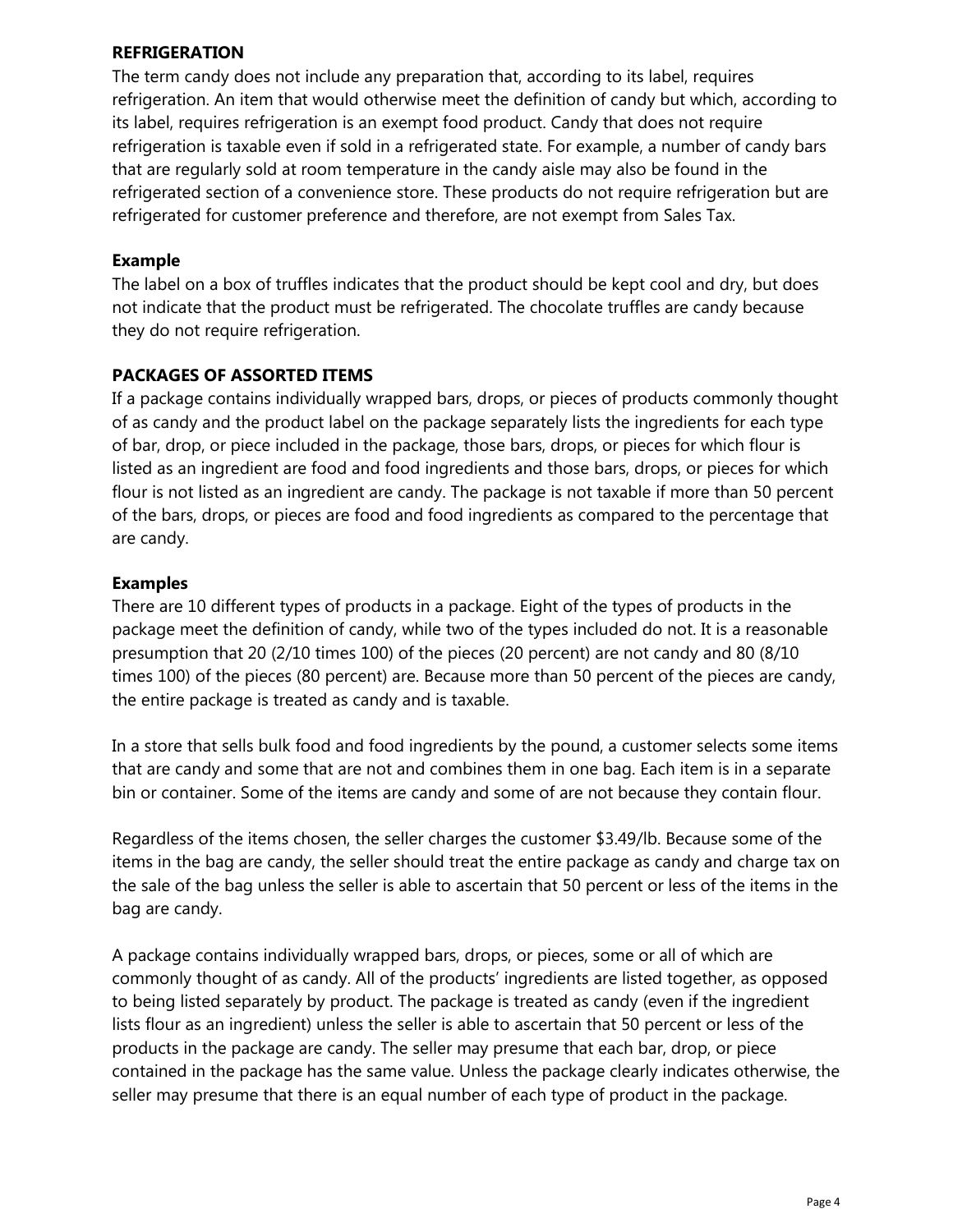### **DIETARY SUPPLEMENTS**

Sales of dietary supplements are exempt from tax. The term dietary supplement is defined as any product, other than tobacco, intended to supplement the diet, that:

1. Contains one or more of the following dietary ingredients: a vitamin; a mineral; an herb or other botanical; an amino acid; a dietary substance for use by humans to supplement the diet by increasing the total dietary intake; a concentrate, metabolite, constituent, extract, or combination of any ingredient described herein;

2. Is intended for ingestion in tablet, capsule, powder, softgel, gelcap, or liquid form, or if not intended for ingestion in such a form, is not represented as conventional food and is not represented for use as a sole item of a meal or of the diet; and

3. Is required to be labeled as a dietary supplement, identifiable by the "Supplemental Facts" box found on the label and as required pursuant to 21 C.F.R. 101.36.

## **SOFT DRINKS**

Sales of soft drinks are taxable. Soft drinks are defined as nonalcoholic beverages that contain natural or artificial sweeteners. The term does not include beverages that contain milk or milk products (including soy, rice, or similar milk products) or greater than 50 percent vegetable or fruit juice by volume. As such, juice labeled as containing 50 percent or less fruit or vegetable juice is subject to tax. Conversely, juice containing more than 50 percent fruit or vegetable juice is exempt from tax. Product labels must be examined to determine the percentage of fruit or vegetable juice in a beverage.

Beverage means a liquid. Soft drinks do not include products that may be made into a liquid form by a purchaser such as:

- Powdered fruit drinks
- Powered tea with flavoring and sweeteners
- Frozen fruit drink concentrate

## **Examples**

Concentrated liquid flavorings or enhancers that are intended to be diluted by being added to a beverage and are not meant to be consumed straight from the bottle are not soft drinks. Frozen concentrated orange juice mix is not a soft drink.

Flavored beverage syrups and liquid soda syrup that are meant to be added to a beverage and are not meant to be consumed straight from the bottle are not soft drinks.

A liquid non-alcoholic drink mix which either can be used to create mixed drinks or that may be consumed straight from the bottle is a soft drink (unless it contains milk or 50 percent or more fruit or vegetable juice).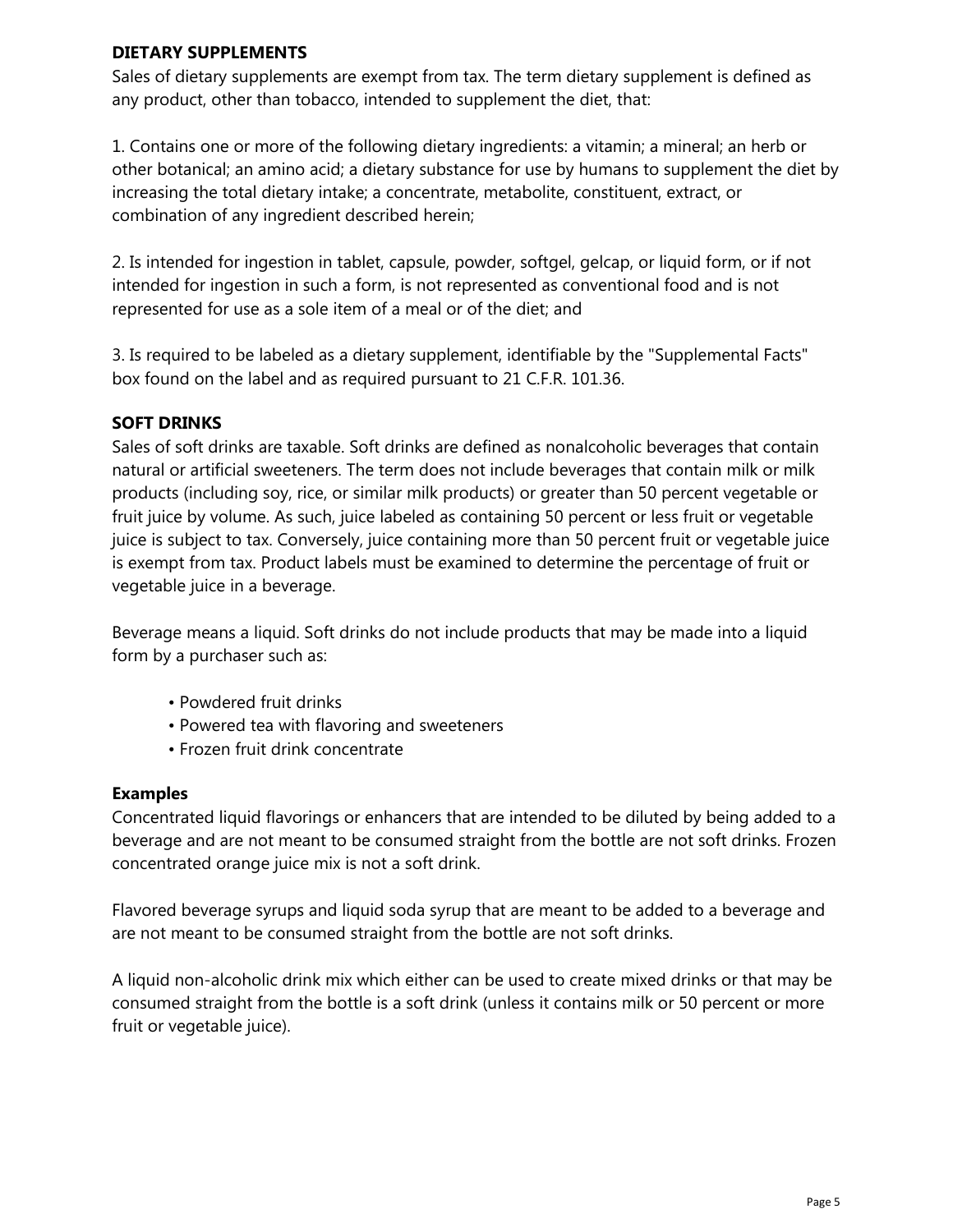Sweeteners include, but are not limited to:

- acesulfame-K
- aspartame
- barley malt
- corn syrup
- crystalline fructose
- cyclamate
- dextrose
- glucose
- high fructose corn syrup
- honey
- hydrogenated starch hydrolysate
- malt syrup
- maltitol
- maltose
- maltodextrin
- mannitol
- maple syrup
- molasses
- neotame
- saccharin
- sorbitol
- sucralose
- sucrose
- sugar alcohol
- xylitol

# **Example**

The label on a bottle of cranberry juice states that it contains 10% fruit juice. The sale of the cranberry juice is a soft drink.

# **FOOD BUNDLES**

Food bundles, such as gift baskets which may include both taxable and exempt items, are exempt from Sales Tax if the value of the exempt items is greater than the value of the taxable items. If the value of the taxable items is greater than the value of the exempt items, the sale is subject to Sales Tax.

Sellers can determine the value of the taxable and exempt items in the bundle by using either their cost of the individual items or the sales price of the individual items sold. To use the sales price option the seller must actually sell the individual items separately in addition to selling them as part of a bundle. If the seller does not make individual sales of the items in the bundle, they must use the cost of each item, including the cost of any packaging used.

# **Example**

A retailer offers a gift basket containing 3 items with individual selling prices as follows: